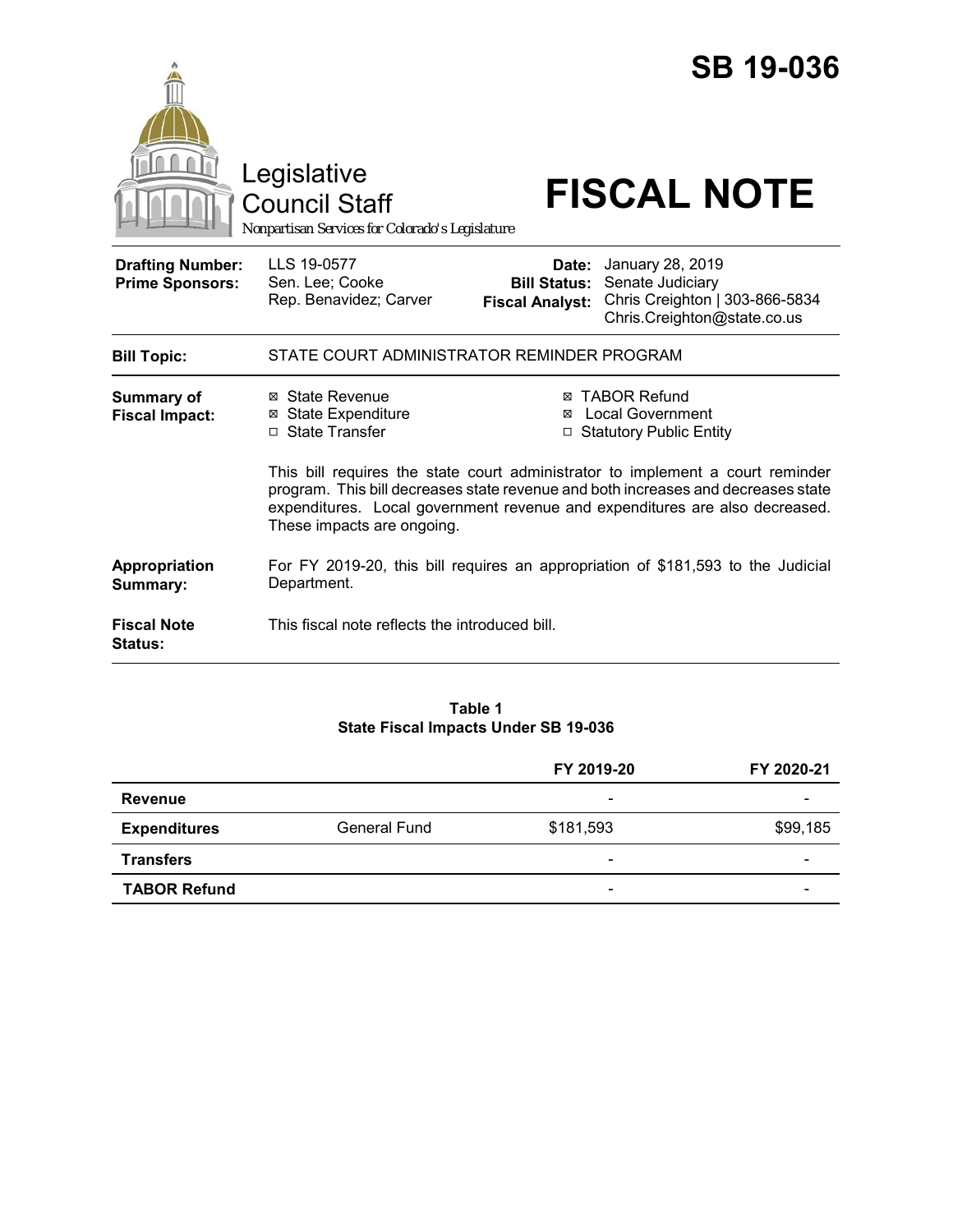# **Summary of Legislation**

This bill requires the state court administrator to implement a court reminder program in at least four judicial district courts beginning January 1, 2020, and for every eligible court by July 1, 2020.

**Eligible courts**. Eligible courts are defined in the bill as any district, county, or municipal court that uses the Integrated Colorado Online Network (ICON) on the Judicial case management system. A court that has it's own text reminder system may choose to opt out of the court reminder program.

**Request for Proposal.** The state court administrator must issue a request for proposal (RFP) for a third-party vendor to develop and operate the court reminder program, but may choose to develop and operate the program internally after the RFP process.

**Court reminder notification and system requirements.** The court reminder program must:

- send at least two text message reminders for all criminal court appearances that include at least the date, location, time of the court appearance, and court contact information;
- provide an alert to defendants who miss court when a warrant has been issued;
- track each time a text was sent to a working cell phone;
- identify defendants with upcoming court dates that cannot be reached and attempt to gather current contact information; and
- collect data on the number of criminal defendants who fail to appear in court despite having received one or more reminders to a working cell phone.

**Court reminder reporting requirements.** The state court administrator is required to report on this program during the department's annual SMART Act hearing. This report must include:

- the number of reminders sent to a criminal defendant's working phone;
- the number of criminal defendants who failed to appear in court;
- the number of defendants who were sent a reminder and failed to appear in court despite receiving the reminder; and
- any other data collected that is useful in determining the effectiveness of the program.

## **Background and Assumptions**

Currently, 11 district and county courts have a notification system and 2 municipalities (Fort Morgan and Broomfield) use the ICON. It is assumed that the court reminder program will provide court reminder texts for all 22 judicial district courts, 63 county courts, and the 2 municipalities that use the ICON beginning January 1, 2020. Using 2020, caseload projections, it is assumed that 2 texts will be sent for approximately 1.2 million court dates for a total of 2.4 million texts annually.

Under current law, failure to appear (FTA) in district, county, or municipal court often results in a bench warrant being issued. A bench warrant allows a law enforcement officer to arrest the defendant that failed to appear. In instances when a bench warrant is issued for failure to appear on a charge of a serious crime, such as a felony, law enforcement often likely actively pursue the offender until an arrest is made. Bench warrants for less serious crimes such as misdemeanors and traffic offenses are generally not actively pursued and instead the defendant is taken into custody only if they come in contact with law enforcement. According to the Judicial Department, there were 108,638 FTA issued in 2018 and 117,522 are projected in 2020.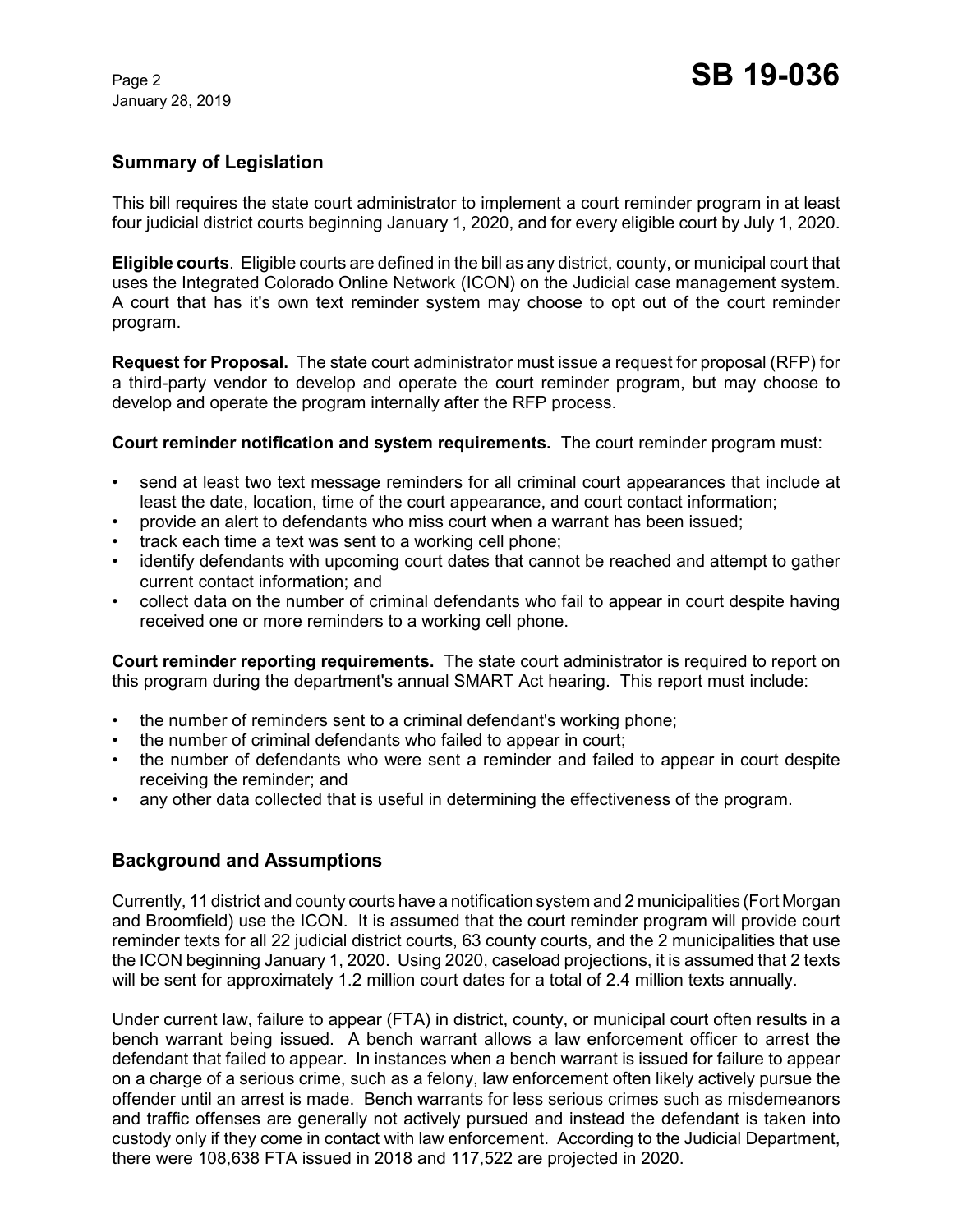## **State Revenue**

Beginning in 2019-20, to the extent that reminding defendants of upcoming court dates reduces instances where a defendant fails to appear in court, this bill will decrease state cash fund revenue. This exact decrease will depend on the reduction in FTA warrants, the type of case in which those reductions occur (felony, misdemeanor, or traffic), and court rehearing fee decisions. This revenue is subject to TABOR.

**Traffic warrant fee.** Under current law, a \$30 outstanding judgement warrant fee is assessed for the failure to appear in court in traffic cases. For informational purposes, assuming 50 percent of the 117,522 FTA warrants projected for 2020 are for traffic offenses and this bill results in a 25 percent reduction of FTA warrants, this bill would decrease outstanding judgement warrant fee revenue by \$220,354 in FY 2019-20 and \$440,708 FY 2020-21. The exact potential decrease is unknown at this time.

**Additional court fees.** While no other specific outstanding judgement or failure to appear fees are assessed, the court may assess additional court administrative fees to a defendant that fails to appear during the rehearing. Because they type of additional fee and the amount is unknown, this impact has not been estimated.

## **State Expenditures**

This bill increases Judicial Department expenditures by \$181,593 in FY 2019-20 and \$99,185 in FY 2020-21 and beyond. To the extent that the number of FTA warrant rehearings needed decreases, trial court costs and workload will decrease. These impacts are shown in table 2 and discussed below.

|                                |                   | FY 2019-20 | FY 2020-21 |
|--------------------------------|-------------------|------------|------------|
| <b>Judicial Department</b>     |                   |            |            |
| <b>Court Reminder Contract</b> |                   | \$49.593   | \$99,185   |
| <b>Computer Programming</b>    |                   | \$132,000  | -          |
|                                | <b>Total Cost</b> | \$181,593  | \$99,185   |

#### **Table 2 Expenditures Under SB 19-036**

**Court reminder contract.** This analysis assumes the Judicial Department will choose to contract with a vendor rather than develop and operate an internal system. Subject to the results of the RFP process, the cost of this contract is estimated to be \$99,185 per year. This cost is prorated in the first year based on a January 1, 2020, contract start date. This assumes approximately 2.5 million texts and a cost of \$0.04 per text per year.

**Computer Programming.** It is estimated that 800 hours of computer programming will be needed at a rate of \$150 per hour to integrate the chosen vendor court reminder system with the judicial court case management system. This will allow the court reminder system to generate the text messages using judicial department court date and defendant contact information, identify FTA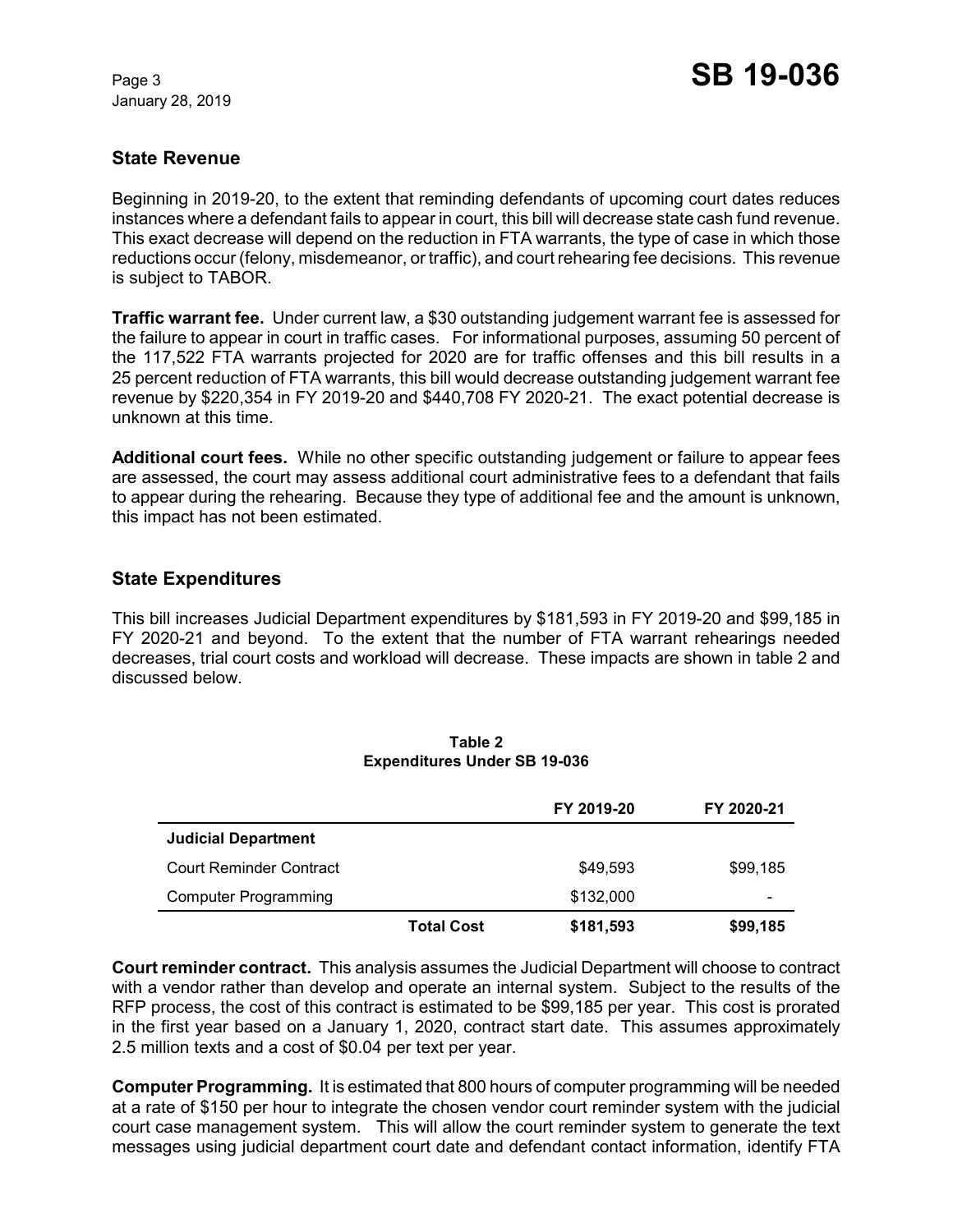instances, warrants issued, and to create a notification opt-out for offenders that do not want to receive a text message notification. These hours and costs depend on the RFP process and the terms of the vendor contract agreement and could be less if the vendor agrees to perform some of this work or if efficiencies are found during system integration.

**Trial courts.** This bill will reduce the number of district and county court rehearings that must be scheduled due to the failure of the defendant to appear and staff time to produce a FTA bench warrant. Assuming a 25 percent reduction in FTA warrants, this bill will reduce the number of rehearings by 29,381. The exact impact will depend on reduction in the number of FTA warrants and type of case in which the reduction occurs. This analysis assumes any reductions in appropriations, if necessary, will be addressed through the annual budget process after data has been collected the effectiveness of the court reminder program at reducing the number of FTA warrants issued and rehearings held.

**TABOR refunds.** To the extent that this bill reduces state revenue, state General Fund obligations for TABOR refunds will be decrease in FY 2019-20. Under current law and the December 2018 Legislative Council Staff forecast, the bill will correspondingly reduce the amount refunded to taxpayers via sales tax refunds on income tax returns for tax year 2020. The state is not expected to collect a TABOR surplus in FY 2020-21.

## **Local Government**

This bill decreases local government costs and workload as described below. These impacts will vary by local government based on the reduction in FTAs, FTA warrants issued, arrests, and the number of rehearings held.

**District Attorneys.** To the extent that this bill decreases the number of instances where a defendant fails to appear in court, district attorney workload will decrease. This impact has not been estimated.

**County jail.** This bill is expected to decrease the number of instances where defendants are arrested for failing to appear in court. Costs associated with failing to appear include staff time to produce a bench warrant, sheriff deputy staff time to serve the warrant, or process server fees in some cases, transportation costs for transporting arrested defendants to the appropriate county jail, and county jail incarceration costs. Potential jail savings ranges from \$43.65 to \$350.21 per day, per offender in county jail.

**County and municipal court date notification systems.** Because the Judicial Department will provide statewide notifications in all judicial districts, counties, and the two municipalities on the judicial case management system, county and municipal expenditures will decrease for counties and municipalities that have an existing court date notification system as it is assumed that this new program will replace those systems. This amount has not been estimated.

## **Effective Date**

The bill takes effect August 2, 2019, if the General Assembly adjourns on May 3, 2019, as scheduled, and no referendum petition is filed. Section two of the bill takes effect July 1, 2020.